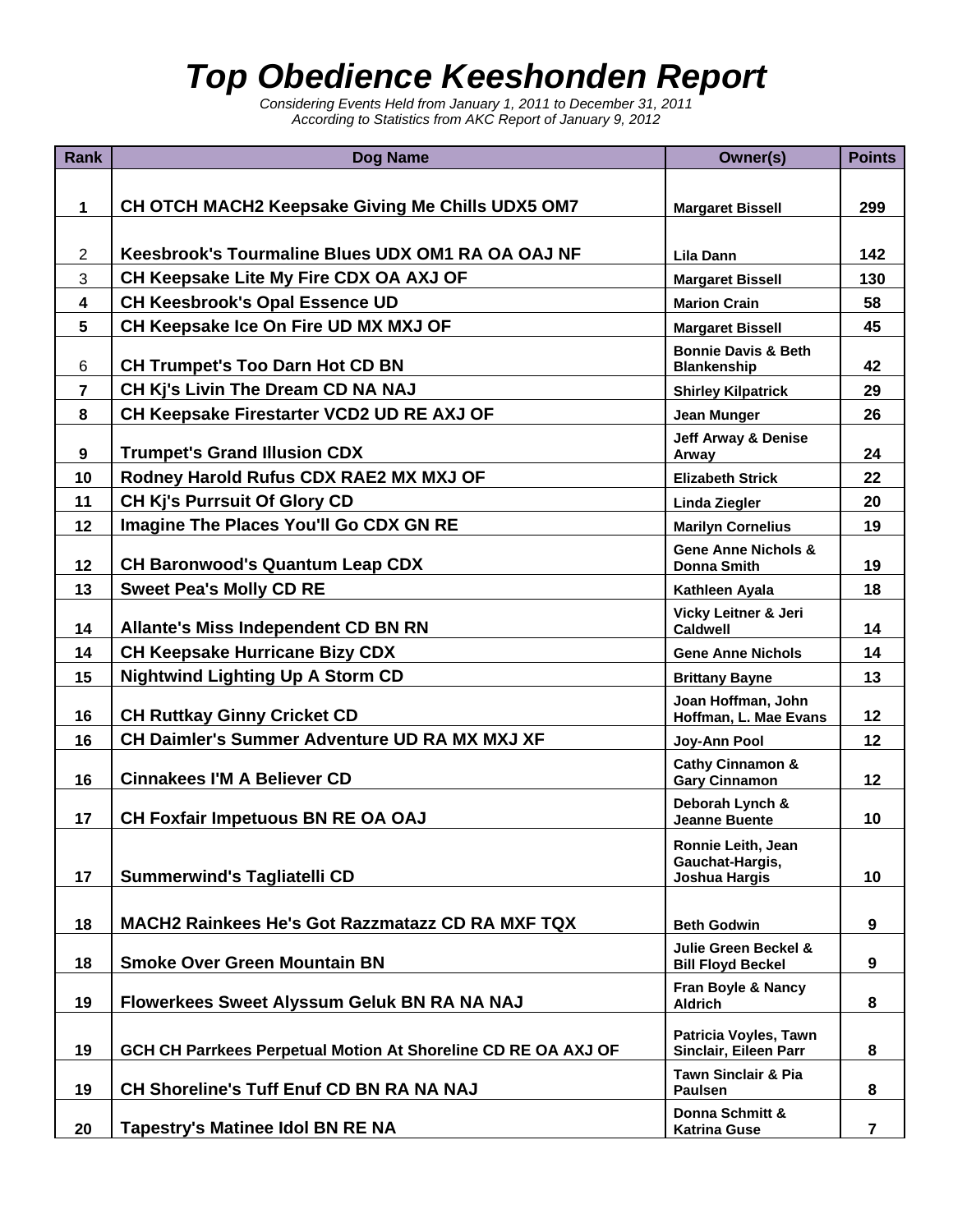| 20 | <b>CH MACH3 Shoreline's Tuff Act To Follow CDX RAE MXF</b> | <b>Tawn Sinclair &amp; John</b><br><b>Sinclair</b>                        | $\overline{7}$          |
|----|------------------------------------------------------------|---------------------------------------------------------------------------|-------------------------|
| 20 | <b>Adonai's Sweet-N-Sassy CD</b>                           | <b>Ramona Barker</b>                                                      | $\overline{7}$          |
| 20 | <b>CH Thistledown Chautauqua Belle CD RAE</b>              | Gary Johnson, Sandra<br>Johnson, Irene Maxwell                            | $\overline{\mathbf{r}}$ |
| 20 | CH Jamynn's Onetoomany Coladas CDX AX AXJ                  | <b>Shirley Kilpatrick</b>                                                 | $\overline{\mathbf{r}}$ |
| 20 | <b>CH Jamynn's Not Another Colada</b>                      | <b>Shirley Kilpatrick</b>                                                 | $\overline{7}$          |
| 20 | <b>Kandea CD GN RA</b>                                     | <b>Amber Streicher</b>                                                    | 7                       |
| 21 | <b>Victor Clark UD RN</b>                                  | <b>Robin Clark</b>                                                        | 6                       |
| 21 | <b>CH Winsome's Check Me Over CD RE</b>                    | <b>Kristine Arnds,</b><br><b>Charlene Valdez, Tawn</b><br><b>Sinclair</b> | 6                       |
| 21 | <b>Ruttkay Kodi CD</b>                                     | <b>Kathryn Shipley</b>                                                    | 6                       |
| 21 | <b>GCH CH Kan Du's Peppermints CD BN RN</b>                | Barbara Brown & Leri<br><b>Hanson</b>                                     | 6                       |
| 21 | <b>Wyndjamr's Reflections Of A Blue Moon CD RA</b>         | <b>Stacy Dickinson</b>                                                    | 6                       |
| 21 | GCH CH Wund R Y Sheza Superstar At Paugh Prints CD BN RN   | Sherri Alspaugh &<br><b>Terry Van Schyndel</b>                            | 6                       |
| 22 | Carr Kees Rick's Roosevelt CDX RE AX AXJ NAP OJP NF NFP    | <b>Pat Stolte</b>                                                         | 5                       |
| 22 | <b>CH Ruttkay Yukon Jack</b>                               | Kathryn Shipley & L.<br><b>Mae Evans</b>                                  | 5                       |
| 22 | <b>CH Athena Hornblower Gabriel CD</b>                     | Dorothy Weeks &<br><b>Richard Su</b>                                      | 5                       |
| 22 | <b>CH Daimler's Truly Top Secret CD RE AX MXJ OF</b>       | Sue Cassiday & John<br>Cassiday                                           | 5                       |
| 22 | CH Kj's Oh I Wund-R-Y CD RN AX MXJ NF                      | <b>Emily Taggart</b>                                                      | 5                       |
| 23 | <b>Allante's Limited Edition CDX RA NAJ</b>                | Lisa Mueller & Richard<br><b>Mueller</b>                                  | 4                       |
| 23 | CH Kuhls Mardi Gras Mystery CDX RE OA OAJ                  | <b>Vicky Youngmeyer</b>                                                   | 4                       |
| 24 | <b>CH Keeshoda's Dream Cruiser CD RN</b>                   | <b>Joyce Potoff</b>                                                       | 3                       |
| 25 | <b>Foxfair Edan O'Erin CD</b>                              | <b>Ward Griffiths</b>                                                     | $\mathbf{2}$            |
| 25 | CH Daimler Wynwood Rhythm N Blues BN RE                    | <b>Lois Albright</b>                                                      | $\mathbf{2}$            |
| 25 | CH Shoreline's Way Too Tuff BN RA NA NAJ                   | <b>Robyn McNutt &amp; Blaine</b><br><b>McNutt</b>                         | $\mathbf{2}$            |
| 25 | <b>Kelly RA</b>                                            | <b>Charlene Valdez</b>                                                    | $\mathbf{2}$            |
| 26 | <b>Klassic's Play With Fire CDX RE</b>                     | <b>Ann McHugh</b>                                                         | 1                       |
| 26 | <b>Covenant Rising Sun CD RAE MX MXJ MXF</b>               | Pat Ferguson & Fran<br>D'Amico                                            | 1                       |

**Points are calculated using the Blanche Saunder's Point System as follows:** 

| <b>First Place*</b>                                          | $\equiv$ | <b>7 Points</b> |
|--------------------------------------------------------------|----------|-----------------|
| Second Place*                                                |          | <b>6 Points</b> |
| Third Place*                                                 | $\equiv$ | 5 Points        |
| <b>Fourth Place*</b>                                         |          | 4 Points        |
| <b>Qualifying Score</b>                                      |          | 1 Point         |
| (* 1 Point for a Qualify Score is included in these points.) |          |                 |